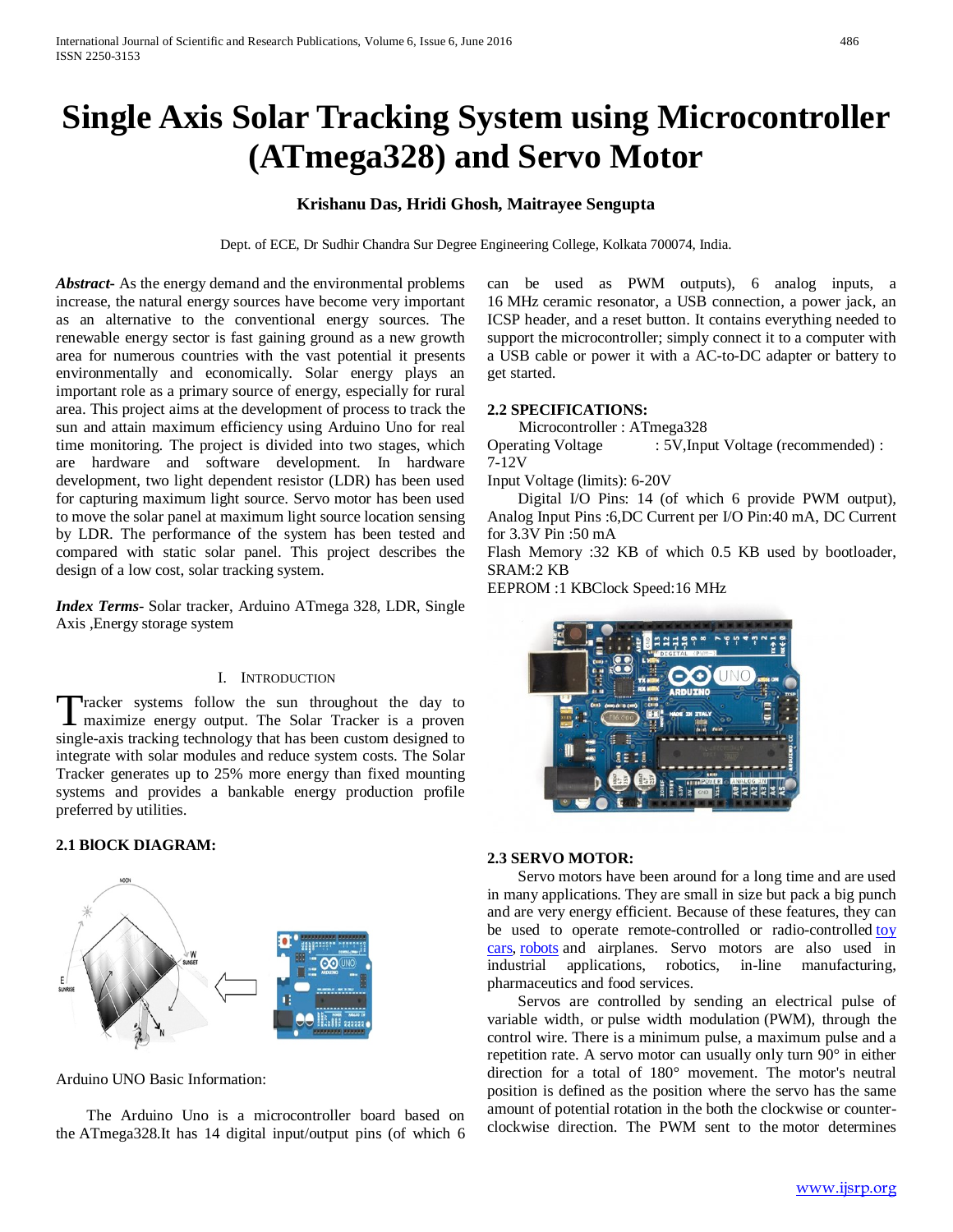position of the shaft, and based on the duration of the pulse sent via the control wire the [rotor](http://www.jameco.com/webapp/wcs/stores/servlet/JamecoSearch?langId=-1&storeId=10001&catalogId=10001&categoryName=cat_3540&subCategoryName=Electromechanical%20%2F%20Switches%20%2F%20Rotary&category=354055&refine=1&position=1&history=kv7hqebe%7CfreeText~rotor%5Esearch_type~jamecoall%5EprodPage~50%5Epage~SEARCH%252BNAV%405hha4bcd%7Ccategory~35%5EcategoryName~category_root%5Eposition~1%5Erefine~1%5EsubCategoryName~Electromechanical%5EprodPage~50%5Epage~SEARCH%252BNAV) will turn to the desired position. The servo motor expects to see a pulse every 20 milliseconds (ms) and the length of the pulse will determine how far the motor turns. For example, a 1.5ms pulse will make the motor turn to the  $90^\circ$  position. Shorter than 1.5ms moves it to  $0^\circ$  and any longer than 1.5ms will turn the servo to 180°. When these servos are commanded to move, they will move to the position and hold that position. If an external force pushes against the servo while the servo is holding a position, the servo will resist from moving out of that position. The maximum amount of force the servo can exert is called the torque rating of the servo. Servos will not hold their position forever though; the position pulse must be repeated to instruct the servo to stay in position.

# **2.4 LDR-LIGHT DEPENDENT RESISTOR:**

 A Light Dependent Resistor (LDR) is also called a photo resistor or a cadmium sulfide (CdS) cell. It is also called a photoconductor. It is basically a photocell that works on the principle of photoconductivity. The passive component is basically a resistor whose resistance value decreases when the intensity of light decreases. This [optoelectronic device](http://www.circuitstoday.com/optoelectronic-devices) is mostly used in light varying sensor circuit, and light and dark activated switching circuits. Some of its applications include camera light meters, street lights.

 **LDR Structure and Working:**The basic structure of an LDR is shown below.



 The snake like track shown below is the Cadmium Sulphide (CdS) film which also passes through the sides. On the top and bottom are metal films which are connected to the terminal leads. It is designed in such a way as to provide maximum possible contact area with the two metal films. The structure is housed in a clear plastic or resin case, to provide free access to external light. As explained above, the main component for the construction of LDR is cadmium sulphide (CdS), which is used as the photoconductor and contains no or very few electrons when not illuminated. In the absence of light it is designed to have a high resistance inthe range of megaohms. As soon as light falls on the sensor, the electrons are liberated and the conductivity of the material increases. When the light intensity exceeds a certain frequency, the photons absorbed by the semiconductor give band electrons the energy required to jump into the conduction band. This causes the free electrons or holes to conduct electricity and thus dropping the resistance dramatically (< 1 Kiloohm).

# **2.5 GEAR:**

 A toothed wheel that works with others to alter the relation between the speed of a driving mechanism (such as the engine of a vehicle) and the speed of the driven parts (the wheels).

 **What do gears do... and how do they do it?**Gears are used for transmitting power from one part of a machine to another. In a bicycle, for example, it's gears (with the help of a chain) that take power from the pedals to the back wheel. Similarly, in a car, gears transmit power from the **[crankshaft](http://www.explainthatstuff.com/cranks-and-cams.html)** (the rotating axle that takes power from the [engine\)](http://www.explainthatstuff.com/carengines.html) to the driveshaft running under the car that ultimately powers the wheels.

 **Increase speed:** If we connect two gears together and the first one has more teeth than the second one (generally that means it's a bigger-sized wheel), the second one has to turn round much faster to keep up. So this arrangement means the second wheel turns faster than the first one but with less force.

 **Increase force:** If the second wheel in a pair of gears has more teeth than the first one (that is, if it's a larger wheel), it turns slower than the first one but with more force.

 **Change direction:** When two gears mesh together, the second one always turns in the opposite direction. So if the first one turns clockwise, the second one must turn counterclockwise. We can also use specially shaped gears to make the power of a machine turn through an angle. In a car, for example, the differential (a gearbox in the middle of the rear axle of a rearwheel drive car) uses a cone-shaped bevel gear to turn the driveshaft's power through 90 degrees and turn the back wheels.

## **Four different ways to use gears:**

 **Gears for speed:**In this simple gearbox, we got (from right to left) a large gear wheel with 40 teeth, a medium wheel with 20 teeth, and a small wheel with 10 teeth. When we turn the large wheel round once, the medium wheel has to turn twice to keep up. Similarly, when the medium wheel turns once, the small wheel has to turn twice to keep up. So, when we turn the large gear wheel on the right, the small wheel on the left turns four times faster but with one quarter as much turning force. This gearbox is designed for increasing speed.

 **Gears for force:** If we power the same gearbox in the opposite direction, by turning the small wheel, I'll make the large wheel spin a quarter as fast but with four times as much force. That's useful if I need to make a heavy truck go up a hill, for example.

 **Worm gears:** Here we use an electric motor (the gray box on the right) and a long screw-like gear to drive a large gear wheel. This arrangement is called a worm gear. It reduces the speed of the motor to make the large wheel turn with more force, but it's also useful for changing the direction of rotation in geardriven machinery.

 **Rack and pinion gears:** We've probably seen one of these in cliff- and hill-climbing [rack railroads,](http://en.wikipedia.org/wiki/Rack_railway) but they're also used in car steering systems, weighing, and many other kinds of machines as well. In a rack and pinion gear, a slowly spinning gear wheel (the pinion) meshes with a flat ridged bar (the rack). If the rack is fixed in place, the gear wheel is forced to move along it (as in a railroad). If the gear is fixed, the pinion shifts instead. That's what happens in car steering: we turn the steering wheel (connected to a pinion) and it makes a rack shift from side to side to swivel the car's front wheels to the left or the right. In simple weighing scales, when you load a weight on the pan at the top, it pushes a rack straight downward, causing a pinion to rotate. The pinion is attached to a pointer that rotates as well, showing the weight on the dial.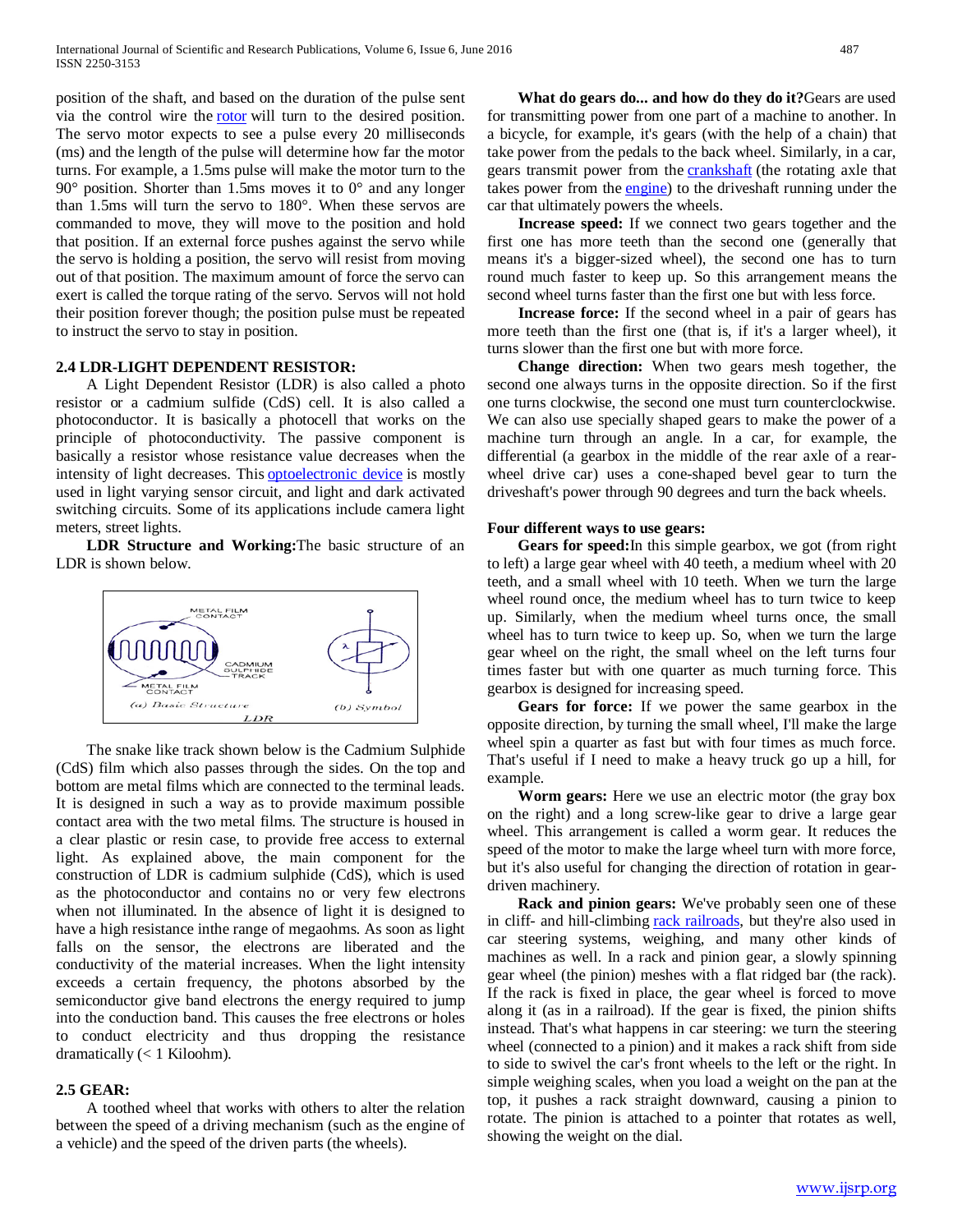## II. SCHEMATIC OF THE ARDUINO SOLAR TRACKER CIRCUIT



## **Methodology:**

 The main impulsion is to design a high quality solar tracker. This paper is divided into two parts; hardware and software. It consists of three main constituent which are the inputs, controller and the output as shown in Fig B photo resistor or Lightdependent resistor (LDR) or photocell is a light-controlled variable resistor. LDRs or Light Dependent Resistors are very useful especially in light/dark sensor circuits. Normally the resistance of an LDR is very high, sometimes as high as 1000 000 ohms, but when they are illuminated with light resistance drops dramatically. LDR's have low cost and simple structure. The Servo motor can turn either clockwise or anticlockwise direction depending upon the sequence of the logic signals. The sequence of the logic signals depends on the difference of light intensity of the LDR sensors. The principle of the solar tracking system is done by Light Dependant Resistor (LDR). Two LDR's are connected to Arduino analog pin AO to A1 that acts as the input for the system. The built-in Analog-to-Digital Converter will convert the analog value of LDR and convert it into digital. The inputs are from analog value of LDR, Arduino as the controller and the Servo motor will be the output. LDR1 and LDR2 are taken as pair .If one of the LDR gets more light intensity than the other, a difference will occur on node voltages sent to the respective Arduino channel to take necessary action. The Servo motor will move the solar panel to the position of the high intensity LDR that was in the programming.

#### III. ALGORITHM AND C CODE

Step 1.Read all analog voltages from analog channels

 Step 2.If all voltages are equal then Servo motor will be in stop position.

 Step 3.If LDR1>LDR2 Then the Servo motor will rotate clockwise.

 Step 4.If LDR2>LDR1 Then the down motor will rotate anti clockwise.

### **Code:**

#include <Servo.h>

Servo myservo;

int pos=0; // Variable to store the servo position .

int inputPhotoLeft=1; //Easier to read, instead of just 1 or 0. int inputPhotoRight=0;

int Left=0;// Store reading from the photo resistors.

int Right=0;// Store reading from the photoresistors. void set up () {

myservo.attach(9); //Attach servo to pin 9.

void loop()

}

{

//Read the values from the photoresistors to the Left and Right variables.

Left=analogRead(inputPhotoLeft);

Right=analogRead(inputPhotoRight);

// Checks if Right is greater than Left, if so move to right.

if  $(Left > (Right + 20))$ 

 $// +20$  is the deadzone, so it would not jiggle back and forth.

{ if (pos  $<$  55)

pos++;

myservo.write(pos);

// check if left is greater than right, if so move to left. if  $(Right > (Left+20))$ 

 $// +20$  is the deadzone, so it wouldnot jiggle back and forth.

{ if (pos  $> 55$ ) pos--; myservo.write(pos);

}

}

#### IV. CONCLUSION

 Solar trackers generate more electricity than their stationary counterparts due to an increased direct exposure to solar rays.There are many different kinds of solar tracker, such as single-axis and dual-axis trackers, which can help us find the perfect fit for our unique jobsite. Installation size, local weather, degree of latitude, and electrical requirements are all important considerations that can influence the type of solar tracker that's best for us.Solar trackers generate more electricity in roughly the same amount of space needed for fixed tilt systems, making them ideal optimizing land usage.Solar trackers are slightly more expensive than their stationary counterparts, due to the more complex technology and moving parts necessary for their operation.

 Some ongoing maintenance is generally required, though the quality of the solar tracker can play a role in how much and how often this maintenance is needed.

#### **REFERENCES**

- [1] J. A. Beltran, J. L. S. Gonzalez Rubio, C.D. Garcia-Beltran: Design, Manufacturing and Performance Test of a Solar Tracker Made by an Embedded Control, CERMA 2007, Mexico
- [2] O. Stalter, B. Burger, S. Bacha, D. Roye: Integrated Solar Tracker Positioning Unit in Distributed Grid-Feeding Inverters for CPV Power Plants, ICIT 2009, Australia
- [3] M. A. Panait, T. Tudorache: A Simple Neural Network Solar Tracker for Optimizing Conversion Efficiency in Off-Grid Solar Generators, ICREPQ 2008, Spain